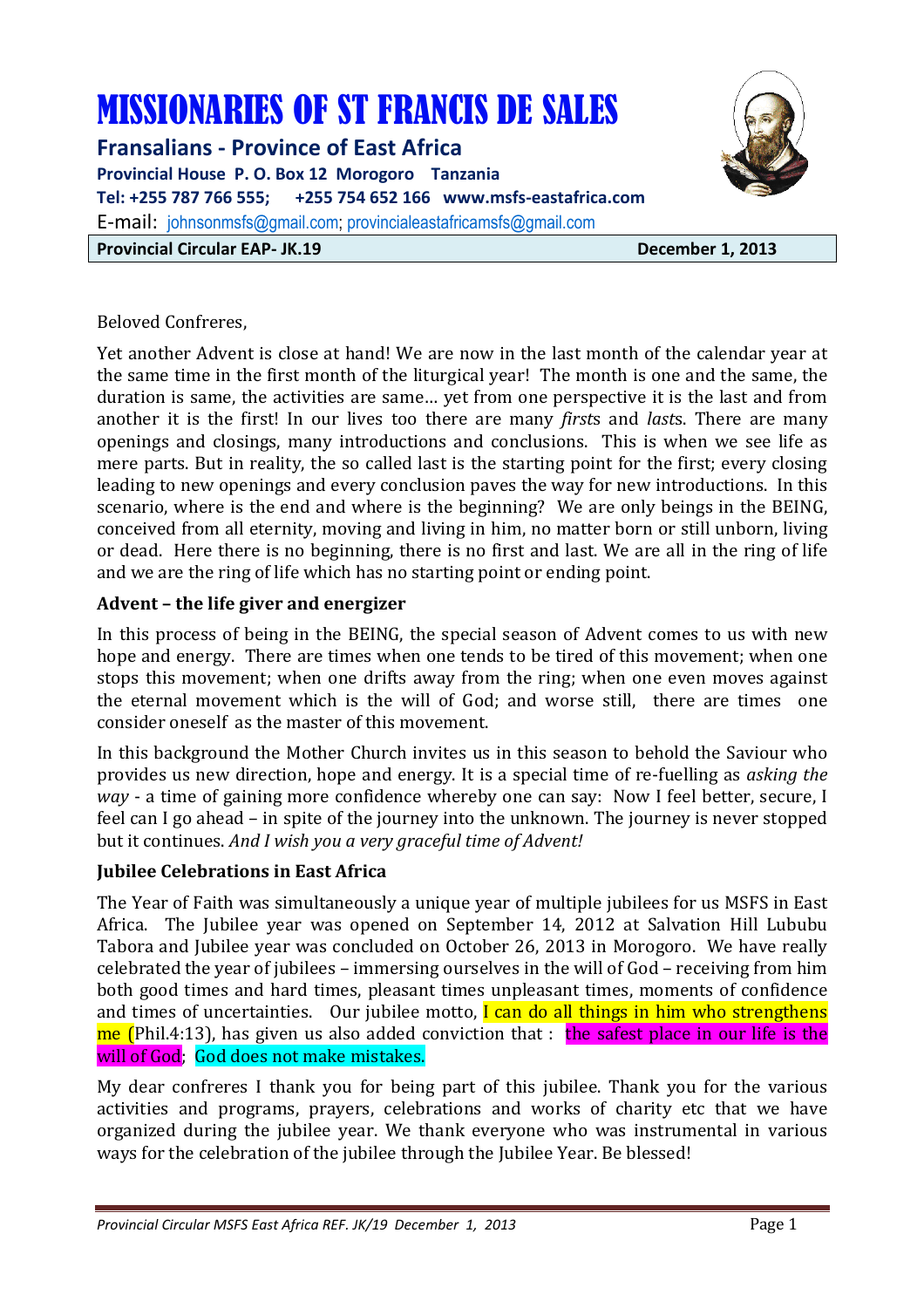## **The Concluding Jubilee Celebrations in East Africa**

The concluding ceremony of the Jubilee year was held on October 26, 2013 at St. Francis de Sales Junior Seminary Morogoro. The Jubilee year was concluded with a solemn thanksgiving Eucharist presided over by His Lordship **Most Rev. Telesphore Mkude, the Bishop of Morogoro**. Honourable **Mr. Joel Bendera the Regional Commissioner of Morogoro** blessed the gathering with his gracious presence and inspiring message. The Bishop in his message recalled the hard times in the past and appreciated the works done by the MSFS in East Africa. Expressing their concern, love and solidarity with us, many priests, religious and people, representing our parishes and institutions generously made themselves available joining in our thanksgiving. The presence of **Rev. Fr. Babychan Arackathara MSFS the Regional Superior of the Southern African Region** of MSFS and **Rev. Fr. Petrus Kullu MSFS the new Delegation Superior of the MSFS Mozambique Delegation** also added colour to the occasion.

May I thank each of you my dear father brother especially those who headed various committees, for your whole – hearted efforts in making our jubilee celebrations a very gracious one.

# **New Local Community in GAH**

In accordance with the decision of the General Chapter 2013, and in continuation of the deliberations of the Provincials of India Forum and the Provincial of East Africa (PIF-PEA), and according to the decision made in the Provincial Council of East Africa we have decided to establish a new Local Community of the confreres from East Africa Province in *GAH*, with effect from December 1, 2013.

Accordingly the members of the community are:

- 1. Fr. James Panthalanickal MSFS
- 2. Fr. Sony Kochumalayil MSFS
- 3. Fr. Stephen Gerald MSFS
- 4. Fr. Thomas Chozhithara MSFS
- 5. Fr. Wilson Packiam MSFS

**Fr. Wilson Packiam MSFS** is appointed as the Local Superior of this community from the same date of the establishment of this community.

The Community will be known as MSFS Local Community East Africa in Germany, Austria, Belgium. (MSFS-EAP- GAB) The Superior of this community will be the member of the Forum of the Delegation/ Local Superiors and will exercise his functions in accordance with the norms of Constitutions and General Directory and taking into consideration the particular situation of GAH.

Our sincere congratulations to the Fr. Packiam Wilson and all the members of this community. Let us function in such a way that it would serve the purpose of strengthening our Fransalian bond of fraternity and to deepen our religious commitment.

## **Training sessions on Bibliolog at Lumen Christi Institute Arusha**

As an opportunity for ongoing formation, LCI Arusha is organizing a training program on Bibliolog. *Bibliolog* is a relatively new and unique way of engaging with a text from the Holy Scripture. It is offered by a trained facilitator and helps the participant to understand the explicit as well as implicit implications of biblical texts and contexts in our personal lives. This training would also enhance our capacity to communicate the message of the Bible to those whom we communicate the Gospel in our various apostolates.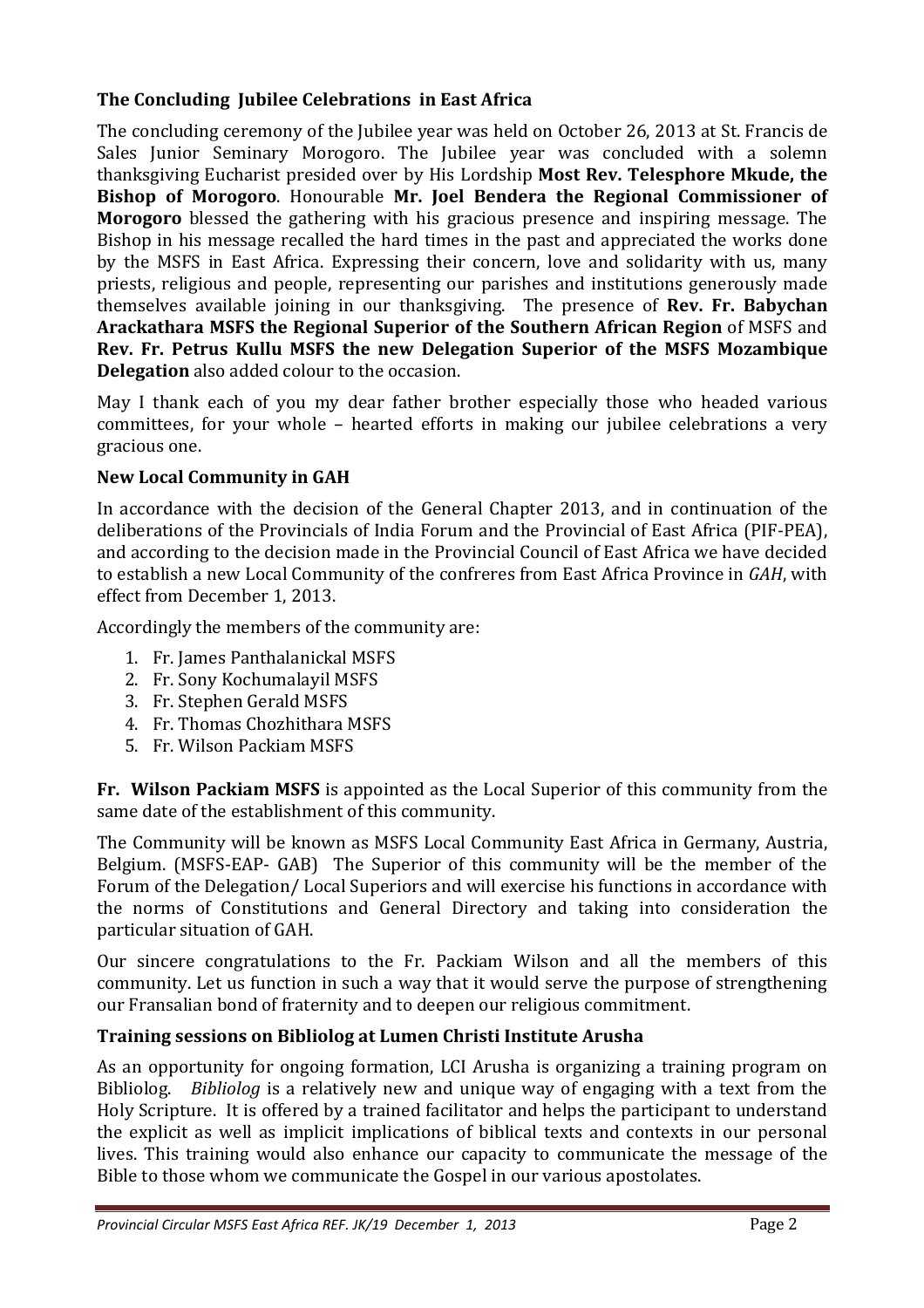There are two sessions offered as given below:

- 2014 February 3 Evening to February 7 evening (Monday to Friday)
- $\geq 2014$  February 10 Evening to 14 evening (Monday to Friday)

The resource person is **Dr. Maria Elisabeth Aigner** Professor at the Karl Franzes University, Graz, Austria.

Please register with Fr. Mathew Thazhathukunnel MSFS the Director of LCI regarding your participation before December 23, 2013. (mtkunnel@gmail.com)

I earnestly request you to make use of this unique chance for our own personal nourishment as well as for the benefit of the people we serve.

## **New Optical centre Ngurdotto, Arusha**

Thanks to strenuous efforts of Mr. Thomas Sauer and Rotary Friends from Rotary Club Karlstadt-Arnstein, Germany we have one more unit of Optical Centre in Ngurdotto, Arusha, the first one being in Morogoro – the Mermier Optical Centre directed by Fr. Sebastian Kuzhupil MSFS. The new optical centre is installed in the new building of dispensary in Ngurdotto. The technicians who would be working with modern optometric got their intensive training from the Mermier Optical Centre in Morogoro. Congratulations to the Rotarians, Fr. Nelson the Parish Priest of Ngurdotto and all our confreres at LCI who spared no efforts in the establishment of this new Centre which would be very beneficial for the poor villagers in and around Ngurdotto. The centre was blessed on November 9, 2013 by Fr. Nelson Antony MSFS the Parish Priest of Ngurdotto in the presence of the staff, parishioners, our mission friends and confreres. We thank all our friends who made big contribution through their labour and material and above all their dedication for the realization of this project.

## **Blessings of the Church in Mwamala Mission Centre, Lububu, Tabora**

With great jubilation and sense of gratitude to God, the newly extended and renovated church of St. Jude Thaddeus Mwamala outstation in Lububu, Tabora was blessed on November 20, 2013 by his Grace Paul Ruzoka the Archbishop of Tabora. The event was witnessed by many priests, religious and lay faithful from the substation as well as from the rest of parish. There was table fellowship organized by the people of the place in which all the participants were invited to join.

The extended church now in the shape of a cross, with a seating capacity of almost 600 persons was the result of the united efforts of the faithful of Mwamala over the past few years.

Mwamala – a fast developing agricultural trade hub - is one of the six Centres of Lububu parish and is located kms. 6.5 away from Lububu parish and direction towards Kahama District. It has above four hundred faithful and most of them are regular in church activities.

And above all, in all these, we see the grace and protection of God flowing on each one of us who are working in the Mission of Lububu. May God Bless the faithful of Mwamala, faithful of Lububu parish and our missions in Africa at large.

#### *Reported by Fr. Sebastian Williams MSFS*

## **Renewal Program for Secondary School Students at LCI, Arusha**

Fransalian Communications-Arusha conducted yet another Spiritual Renewal Programme for the Secondary School students at LCI campus on 16th November, 2013. Students from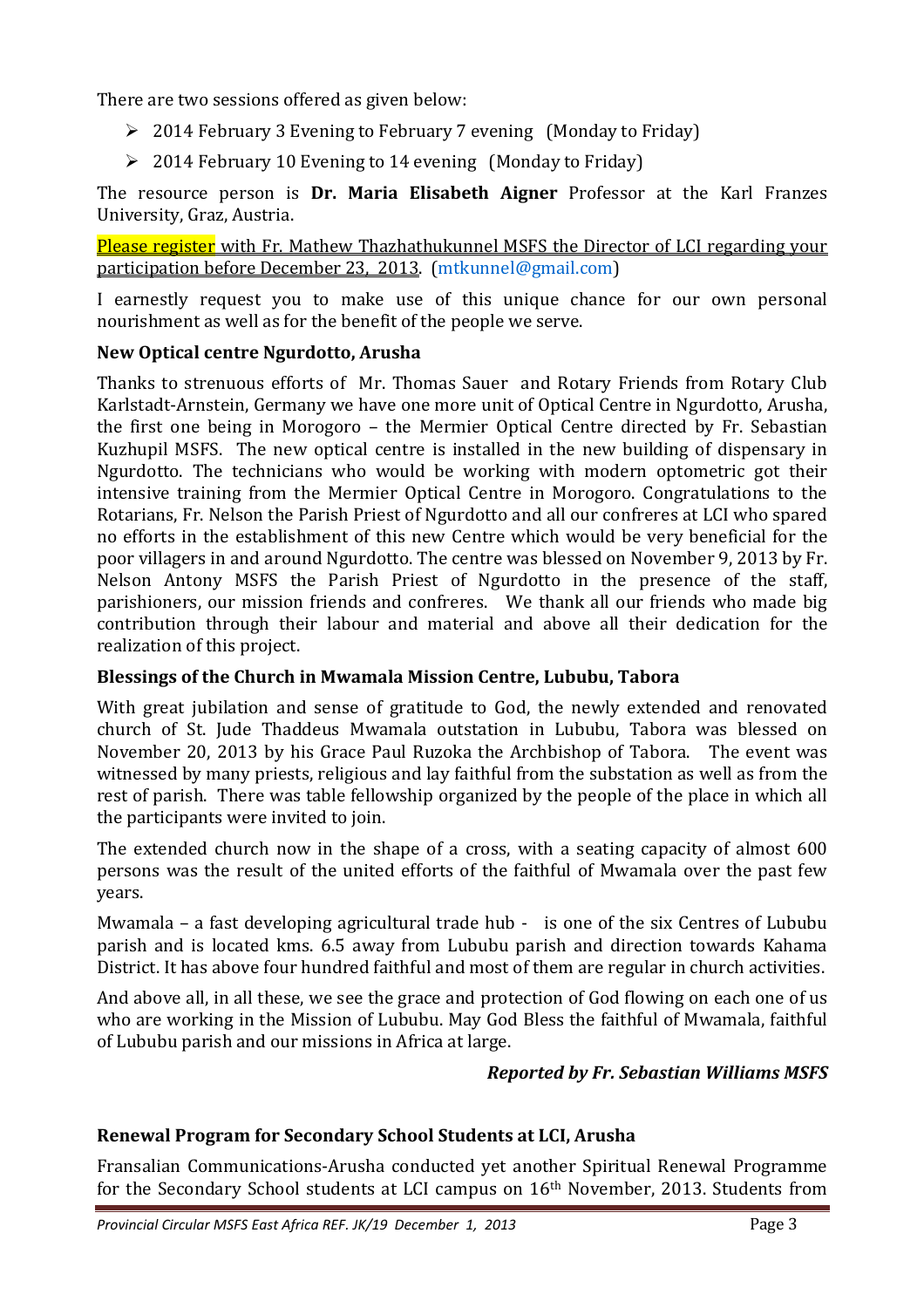nine secondary schools, totalling two hundred and seventy two students and eleven teachers participated in the spiritual renewal programme. The program commenced at 9.00 am with a prayer and welcome address by Fr. Thomas Kochalumchuvattil, the director of Fransalian Communications. The animator of the programme was Rev. Fr. Hendricks Mambwe who spoke on the theme "Self-Actualization." In his presentation of the theme he highlighted the responsibilities of the students to form themselves as responsible youth and citizens to mould their future on solid spiritual and moral values. He also explained about sexuality, friendship and some of the major challenges faced by students from home and the school. Apart from the input sessions, students were provided with the opportunity to go for the sacrament of reconciliation, personal guidance and counselling. There were five priests and fourteen sisters from various religious congregations availed their services for the sacrament of reconciliation, guidance and counselling. The spiritual renewal program was concluded with a healing Mass presided over by the animator.

## *Reported by Fr. Thomas Kochalumchuvattil MSFS*

# **Life Orientation Seminar for University students at Fransalian House, Kola**

Fransalian Communications organized a seminar on November 16, 2013 for the University students with the theme "The Sacrament of Marriage and Family Life" and the other issues related to it. The moderator for this seminar was Rev. Dr. Hippolitus Marandu IMC. There was a spontaneous response from the students' community for our invitation and the result was that there were more than 270 participants for the seminar and they were fully involved it throughout the whole day. In the background of particular Marriage and family life issues of our times, this seminar has shed light in the hearts of the students who are the pillars of the future Catholic Community.

Fransalian Communications - an initiative of the MSFS Scholastics in Morogoro, organizes Every year Biblical and Spirituality seminars for the Religious, lay faithful and renewal programs for Secondary school students and University Students.

## *Reported by Deacon S. Clement Sudhakar MSFS*

## **Graduation of from SFS Junior Seminary Morogoro**

On November 16, 2013 St. Francis de Sales Junior Seminary, Kihonda, held the graduation of 27 seminarians who successfully finished their "O' level studies in the seminary. This occasion was blessed with the Presence of Rev. Fr. Johnson Kallidukil, the provincial superior of East Africa Province, who was also the Chief Guest of the Day. The celebrations began with the solemn Eucharistic celebration presided over by Rev. Fr. Provincial. During his Sermon, Fr. Provincial emphasized the importance of education which is accompanied by wisdom. On this day we also gave farewell to Fr. Johnson Peter Napoleon, the Vice Rector who is being transferred to SFS VTC Mwakata. There was a short felicitation held soon after the Holy Mass in which the outgoing Form IV students were awarded with the certificates. There was also prize distribution for the winners of the competitions held during the Mermier Fest 2013. All the best-performing students were also awarded for their hard work and commitment. The occasion was graced by the presence of so many parents and invited guests from our neighbouring communities and institutions. We wish Fr. Johnson Peter Napoleon and the outgoing Form IV batch all the best and God's blessing.

## *Reported by Fr. Johnson Pathiyil MSFS*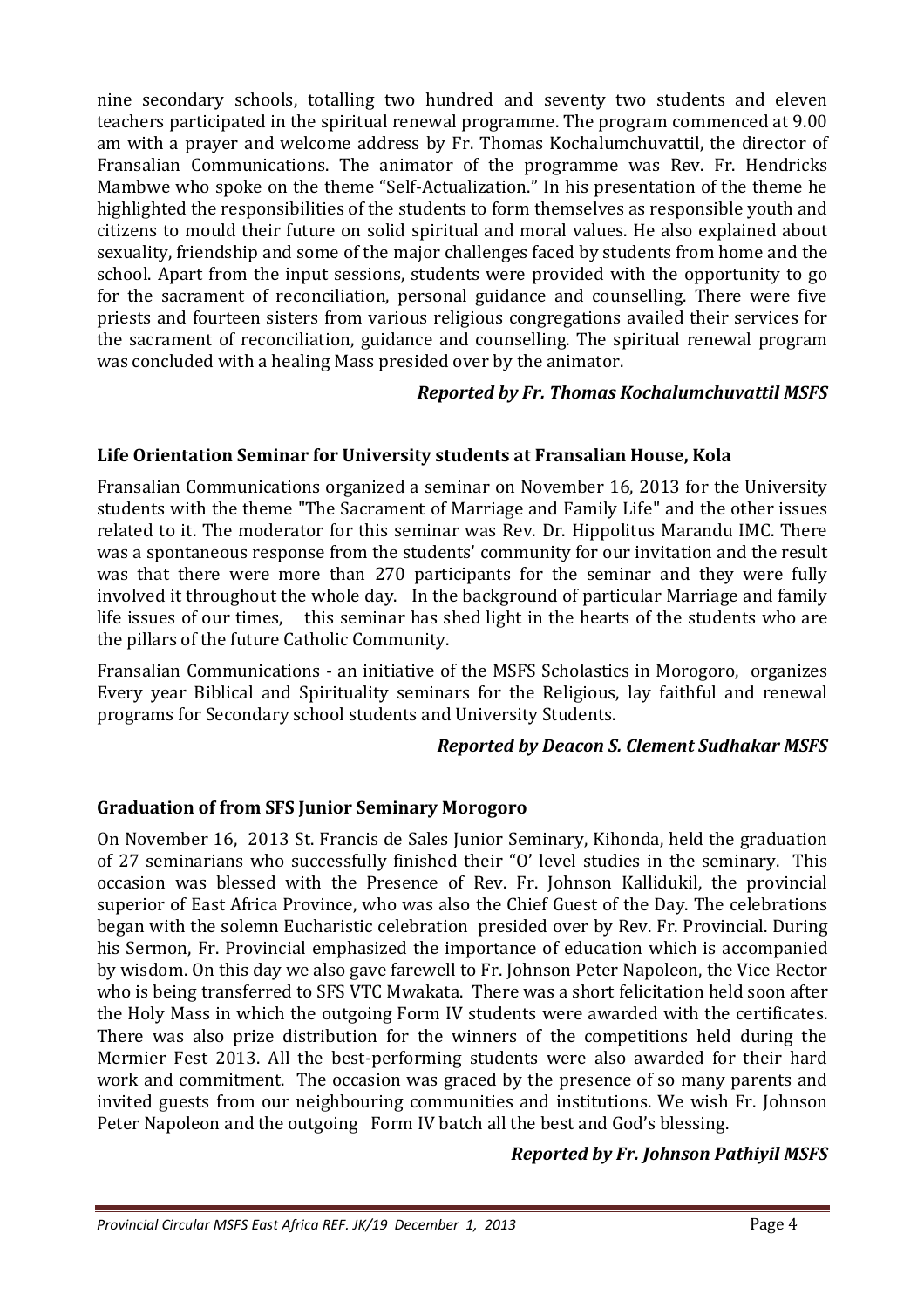#### **Training Program for the Formators at LCI**

Lumen Christi Institute organized a seminar from November 18 to 22, 2013 for formators under the title "To be guided properly in order to be the proper guide". Rev. Fr. Johnson Kallidukil MSFS was the resource person. There were 18 participants from 14 congregations (2 brothers, 8 sisters and 8 priests). The Seminar dealt with the relevance of formation in the African context, the challenges of formation at different stages, on the concept of spiritual intelligence, on the quality presence of formators, on quality community life, Formator as a spiritual leader, on the art of personal meetings, on human sexuality in formation and the challenges of formation in the international and intercultural communities. There were 25 sessions, several group discussions, and sharing from brothers and a religious sister in formation. The course was well appreciated by all the participants.

#### *Reported by Fr. Mathew Thazhathukunnel MSFS*

## **MSAF Meeting**

The 10th Ordinary Meeting of the Mission Superiors Africa Forum was held on October 28, 2013 at LCI. MSAF has now five units in Africa with nine countries. The meeting was a very good opportunity to share the concerns with one another and to seek measures to intensify collaboration among the units especially in matters of formation.

#### *New Provincial: North East India Province*

**Fr George Panthanmakkal MSFS:** is appointed the Provincial of the North East India Province for a term of three years with effect from January 24, 2014.

#### *Renewed Mandate: South East India Province*

**Fr Antony Dharmaraj MSFS** is re-appointed the Provincial of South East India Province for a second term of three years with effect from January 24, 2014.

## *New Provincial Administration of Franco-Swiss Province*

**Fr. Yves Carron:** Provincial Superior, **Fr. Jean Paul Fournier (**Provincial Councilor and Admonitor), **Fr. Binoy Kidangathukarot (**Provincial Councilor), **Fr. Daniel Bouchet (**Provincial Councilor), and **Fr. Jean-Paul LE TUE (**Provincial Bursar)

We thank God for the wonderful gift of these confreres and wish them all the blessings in their ministry of servant leadership. Hearty Congratulations!

## **Update on the Confreres pursuing higher studies**

- **Bro. Francis Indumuli Aloo** started his MA Philosophy Program at JUCO/ SAUT Morogoro. He will be also rendering teaching service at Fransalian School Morogoro from the coming school year.
- **Bro. Kenneth Maina** has very successfully completed his first semester of MA Phil and L. Ph studies at Christ College and DVK Bangalore respectively and is now in the second semester progressing in his studies well.
- **Fr. Antony George** has registered with Dar es Salaam Open University, Tanzania for his MBA studies. He is now in the first semester.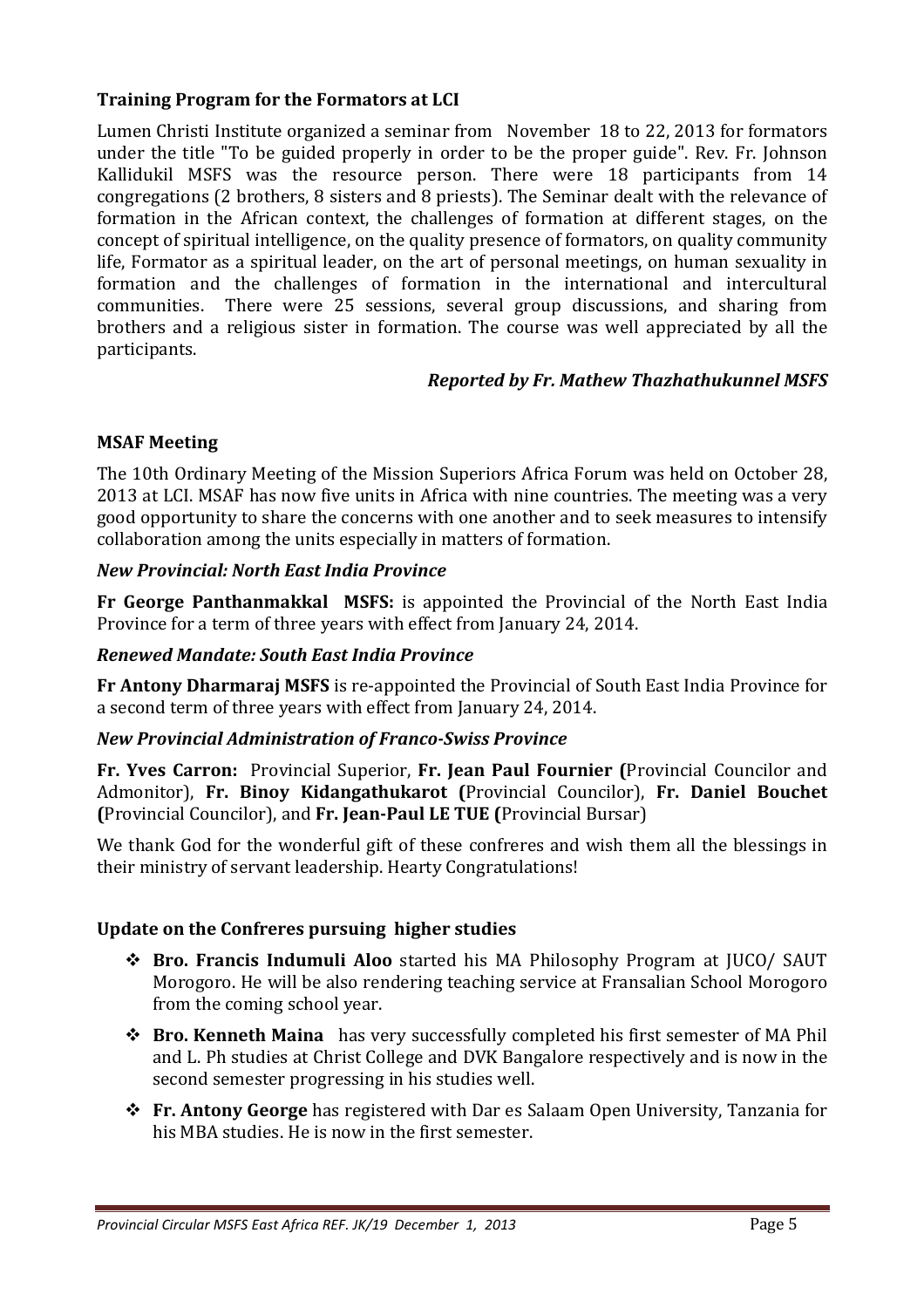- **Fr. Francis Devadoss** has started his B. Ed one year program at in Alangayam, Tamil Nadu India. As part of that now he is teaching on one of the government schools.
- **Fr. James Panthalanickal,** after completing his pre-doctoral program i.e. Initial Master's (2011-2012) and Advanced Master's (2012-2013) at the Faculty of Theology, KU Leuven, now he is admitted to the Ph.D. program. Soon he will also begin part time pastoral works in the Diocese of Brussels-Mechelen.
- **Fr. Joseph Poikunnel** has secured admission at JUCO / SAUT Morogoro for MA in Education and is attending the regular classes along with his other assignments.
- **Fr. Kurian Kollapallil**, along with his pastoral ministry, is doing his Doctor of Theology (Th.D.) in Biblical Theology from "Master's Theological Research institute" Indiana, USA.
- **Fr. Sebastian Palakudy** is doing well in his MA in Family Counselling studies at John Paul II Pontifical Institute in Changanassery, India. He is scheduled to complete the studies in May 2014
- **Fr. Sebastian Nirappel** has very successfully completed his MA in Developmental Studies from the Ugandan Martyr's University, Kampala.
- **Fr. Sebastian Williams** is in now in the second year of his studies MA Education from Indira Gandhi National Open University, Nairobi.
- **Fr. Susai David** has started his studies of MA in Education at the Indira Gandhi National Open University: Nairobi. He is now in the first semester.
- **Fr. Thomas Chozhithara** is in the final stages of his thesis work as part of his doctoral studies at Ludwig Maximilian University of Munich. He is scheduled to complete his studies in June 2014
- **Fr. Zachariah Burofero** having the acquired language proficiency in Italian rendered pastoral services during the summer holidays in some of the parishes in Cecilia, Italy has started well the second year of his post graduate studies on Catechesis and Youth Ministry at Salesian University in Rome.

# **Congratulations: Fr. Sebastian Nirappel MSFS**

I am very glad to inform you that Fr. Sebastian Nirappel has successfully completed his *Masters in Developmental Studies* from Ugandan Martyr's University, Kampala. His research was based on the challenges of certain traditional practices affecting the stability of families specially referring to the Tororo area. Our sincere Congratulations to Fr. Sebastian for this remarkable achievement especially for having undertaken this study along with his responsibilities in the ministry. This is the result of positive initiative, persevering efforts and firm determination. Be blessed!

## **Other news items**

**Fr. Thomas Olickal** is already in India for further treatment and recuperation. He can be reached +91 828 983 5962. Let us continue to pray for him*.* 

**Fr. Stephen Gerald** landed in Austria on October 24, 2013. He was received by Fr. Josef Giefing. Soon he will be attending an intensive language and pastoral orientation program in Vienna.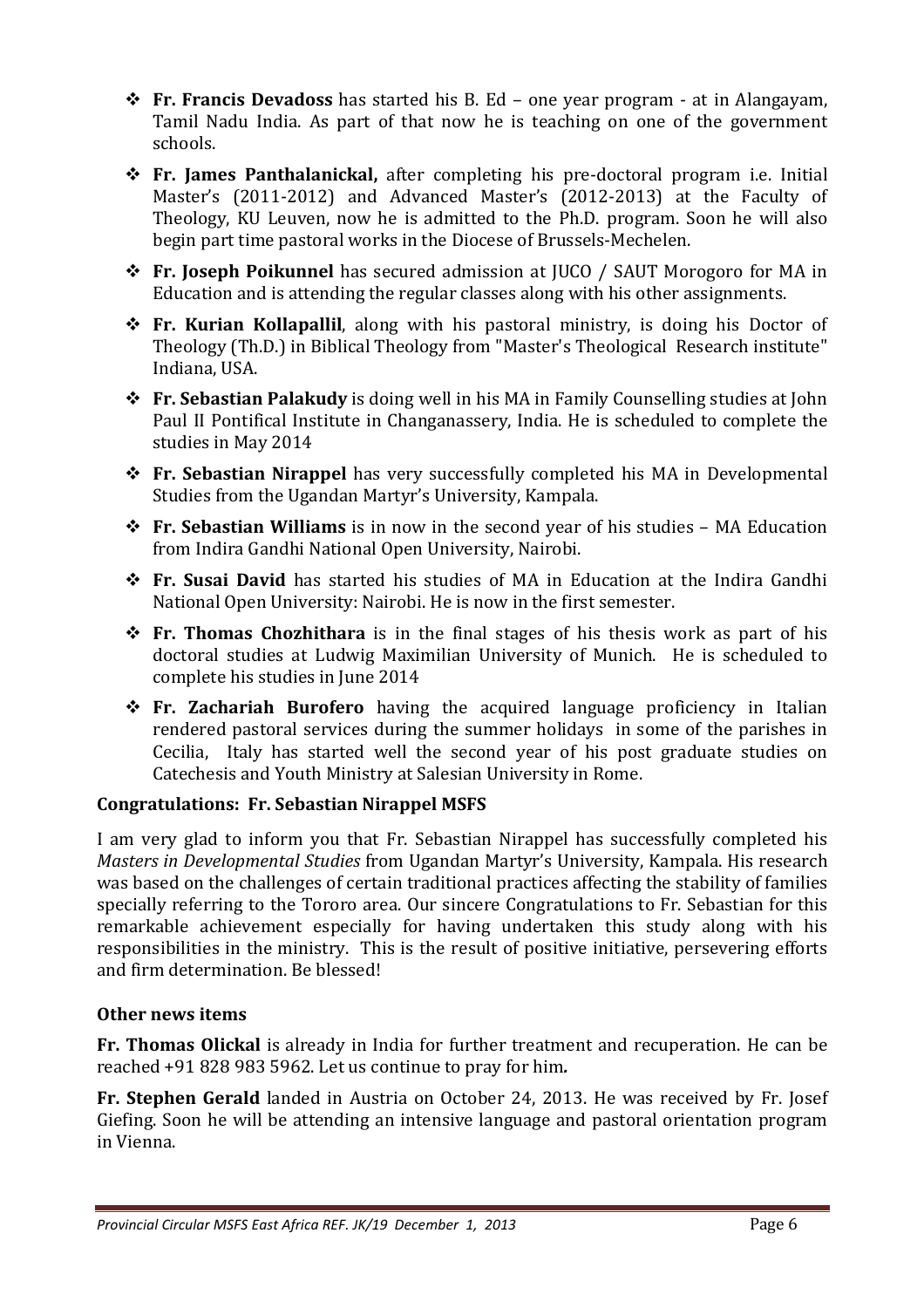**Fr. Antonysamy Sebastian** is visiting Europe from November 4 to December 3, 2013. This was made possible through the good will of Mr. Johann Rotter and his famiy and the Missio Austria which supported Fr. Sebastian in the formation. Our sincere appreactioan to our respected staff of Missio Austria and Mr. Johann Rotter and his famiy for their kindness.

**Fr Devadoss Francis** could not secure admission for the media studies for this year. He has now begun with the BA in Education and is staying at our MSFS Community in Alangayam Tamil Nadu, India: He can be reached in: +91 99 44 526920

## *Congratulations: New Book: by Fr. Mathew Thazhathukunnel*

The Doctoral thesis of Fr. Mathew Thazhathukunnel was published with the title: *Interreligious dialogue at grass root level: A pastoral Theological approach to Christian Muslim Dialogue in Tanzania.* Hearty Congratulation to Fr. Mathew for the same. We also thank Indian Institute of Spirituality for taking up the task of publishing in a very quality manner. The book was officially released on the occasion of the great jubilee celebration in Bangalore on September 23, 2013.

# *Preparation of the History book of MSFS East Africa*

In order to complete and fine tune the work done on the history of the MSFS in East Africa, the Provincial administration has appointed a committee consisting of three persons: Fr. Sunny Vettickal (leader) and Fr. Santhosh Prakashbhavan and Fr. Jomon Vellachalil as members. We expect that the committee prepares the final draft of the history and present it in the Provincial Congress 2014. I also request every member and community to be cooperative in this attempt by providing the necessary data, photos etc.

#### *Renewed efforts for the cause of the Beatification of our Holy Founder Fr. Peter Mermier*

In order to intensify the efforts of promoting the cause of the beatification of our holy Founder Servant of God, Fr. Peter Mermier, the provincial administration has prepared a supporting team to assist Fr. Mathew Chavely who is already functioning as the Vice Promoter from East Africa. The team consists of Fr. Pius Kochuparampil, Fr. Joby Maruthomalayil and Fr. Stephen Ubadesi.

## *New Educational Project in Dumila*

Thanks to the consistent efforts of Fr. Tomy Kattikanayil the registration process of our land in Dumila is almost completed. The Provincial Administration has entrusted Fr. Tomy Kattikanayil now with the task of initiating the process of establishing a Primary School in Dumila. Our sincere thanks to Fr. Tomy and prayerful good wishes for the new tasks.

## **Visits**

- Fr. Jose Eriyanickal was with us from October 25 to November 9 for the jubilee celebrations and visiting our missions.
- Fr. Thomas Chozhithara along with some of our mission friends were with us from October 14 to October 29 for the jubilee celebrations and visiting our missions.
- Fr. James Panthalanickal will be visiting East Africa from December 14 to December 30. We extend to him a warm welcome and wish him safe journey and an enriching time in our missions.
- Fr. Lukose Perumannikalayil, from Southern Africa Region was with for the Jubilee and visiting our missions and formation houses from October 20 to November 5, 2013.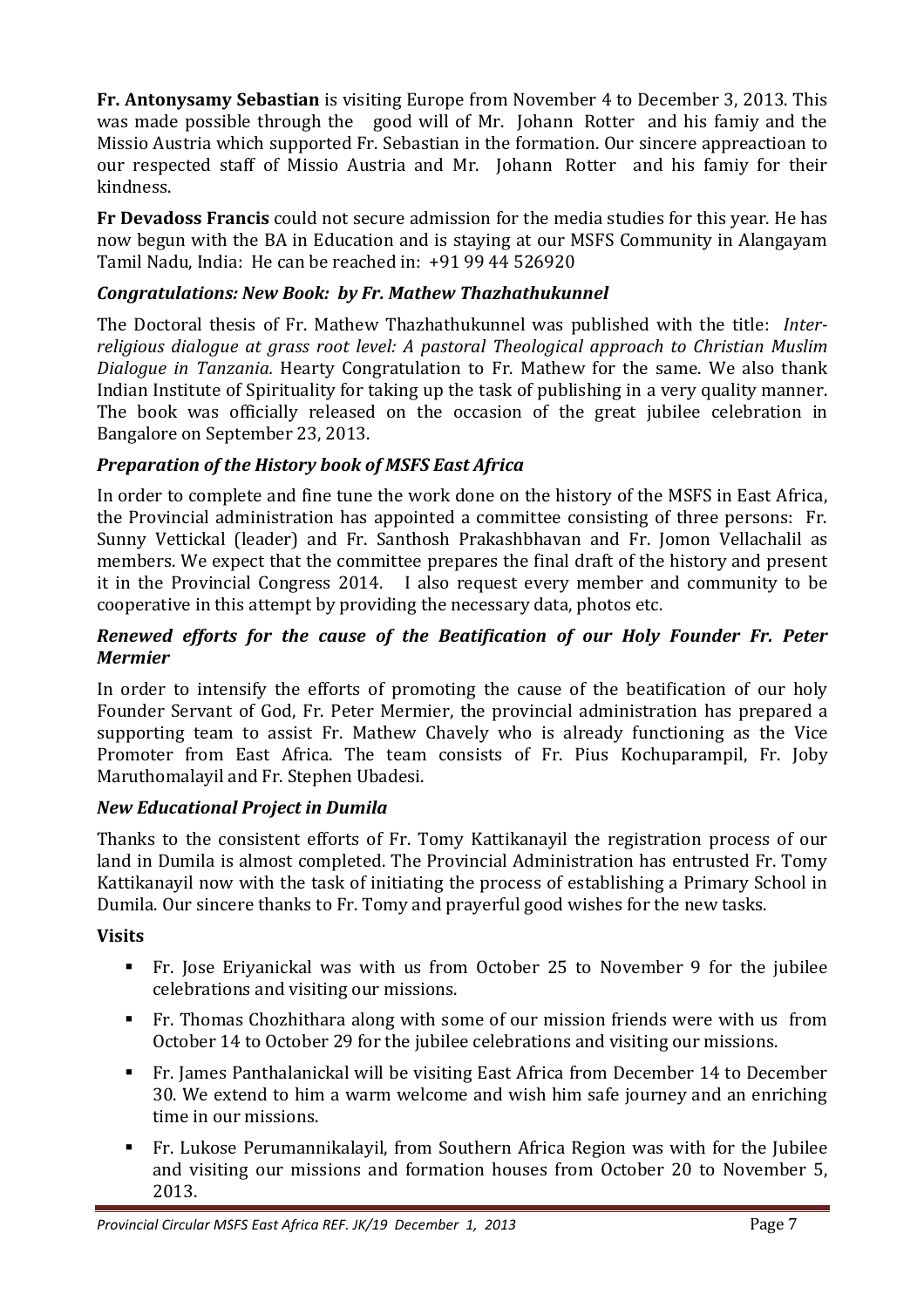- Fr. Petrus Kullu from Mozambique Delegation was with us from October 24 to November 2, 2013 for the Jubilee, visitation to the formation houses as well as for the MSAF Meeting.
- Fr. Babychan Arackathara from Southern Africa Region was with us from October 20 to November 5, 2013 for the Jubilee, visitation to the formation houses as well as for the MSAF Meeting.

We thank them for their visit and encouraging presence with us.

#### **Home Holidays**

The following confreres will be going for home leave

| Fr. Mathew Chavely         | from Dec 31, 2013 to March 30, 2014 |
|----------------------------|-------------------------------------|
| Fr. Tomychan Perumanoor    | from Dec 28, 2013 to Feb 28, 2014   |
| Fr. Sunny Mattathil        | from Dec 28, 2013 to Feb 28, 2014   |
| Fr. Kuldeep Kujur          | from Dec 18, 2013 to March 7, 2014  |
| Fr. Babu Kudakachirakunnel | from Dec 22, 2013 to Feb 28, 2014   |

*We wish them a relaxing time with their dear and near ones.* 

#### **Change of places of regency**

Due to certain urgent needs of the communities, there is a change of the places of appointment of regents as following:

**Bro. Musyimi Patrick Titus** is appointed to Fransalian community Ipuli, Tabora.

**Bro. Martin Pendanath** is appointed to Provincial House community Morogoro.

#### **Prayers Requested:**

#### *For the Sick and suffering:*

**Mr Antony** the father of Fr. Joby Maruthomalayil who is suffering from old age related illnesses

#### *For the departed ones*

- **Fr. Ignatius Puthur MSFS** (Vishakapatanam Province) passed away at Mermier Bhavan, Vadakumcherry on October 2, 2013 at the age of 69.
- **Fr. Prabhudas Kujur MSFS** of Nagpur Province/ Mozambique Delegation passed away on September 30, 2013 at the age of 50.
- **Fr. Joseph Thayil MSFS** of South West India Province passed away on October 25, 2013 at the age of 77.
- o **Mr. Francis Bahati Ngowi** the paternal uncle of Fr. Innocent Ngowi, was called to eternal life on 16, 2013. He was 45 years old.
- o **Mrs. Annamma** the beloved mother of Fr. Sebastian Palakudy, was called to eternal life on November 4, 2013 She was 70 years and died of heart attack.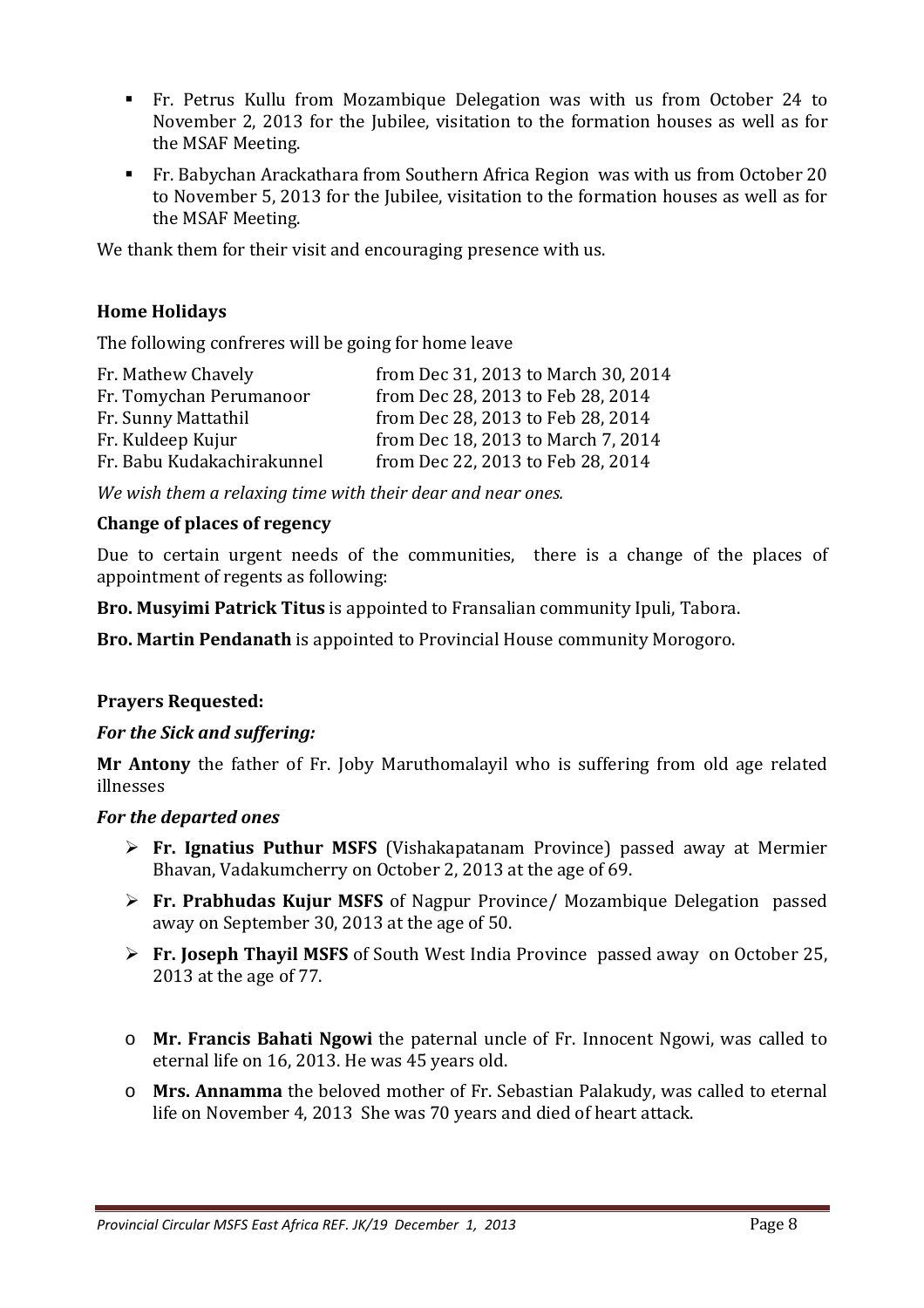## **My Tentative Programs:**

#### **November 2013**

- 7–10 Closing of the Year of Faith at National level, Bagamoyo
- 14 Meeting with Major Superior: Franciscan Sisters of the Kingdom of Christ from D R Congo
- 16 Graduation at SFS Junior Seminary, Kihonda
- 17– 22 Animating the Seminar for the Formators, LCI Arusha
- 23 Jubilee Celebrations, Holy Cross Sisters Community, Kihonda
- 24 Solemnity Christ the King: Mass in Dumila Parish
- 27 Meeting with the Major Superior: Franciscan Clarist Sisters, from Noida, India

#### **December 2014**

- 4 Meeting with the Major Superior: Assisi Sisters Mary Immaculate, from India
- 10 Spiritual Conference to Scholastics: at Fransalian Study House, Kola
- 14 *Harambee* Mkuza/ Fundraising Program for the Parish Church Construction
- 15 Mkuza Parish
- 17–21 Tabora Kahama
- 22 Spiritual Conference for Scholastics: LCI
- 24 -25 Mji Mpya Relini, Dar es Salaam
- 31 Spirituality Seminar at Fransalian House, Kola

#### **January 2014**

- 4 Memorial Mass for the departed confreres, at Ndagani Seminary, Kenya
- 5 Chera Mission, Kenya
- 6-7 Mlolongo Katani
- 10 Stewardship forum meeting in Provincial House, Morogoro
- 11 Formation forum Meeting in Fransalian Study House, Kola
- 13 Social Forum Meeting in Provincial House, Morogoro
- 24 Blessing of the Secondary School Mlolongo
- 25 Council meeting in Mlolongo, Nairobi

## **February 2014**

- 8 Education Forum Meeting in LCI, Arusha
- 14-16 Canonical Visitation to Bukene Mission
- 17-20 At LCI Arusha
- 22-23 Canonical Visitation to Lububu Mission
- 24 Visit to Itaga
- 25-26 Canonical Visitation to Ipuli Mission
- 27-28 Canonical Visitation to Mwakata Mission

## **Concluding words: The Four "C"s of Advent**

Beloved Confreres,

On last Sunday we have received from our beloved Holy Father Pope Francis the new Encyclical *Evangelii Gaudium* – the Joy of the Gospel – exhorting the faith community to be a community of love and harmony, characterized by compassion and deep respect for the other.